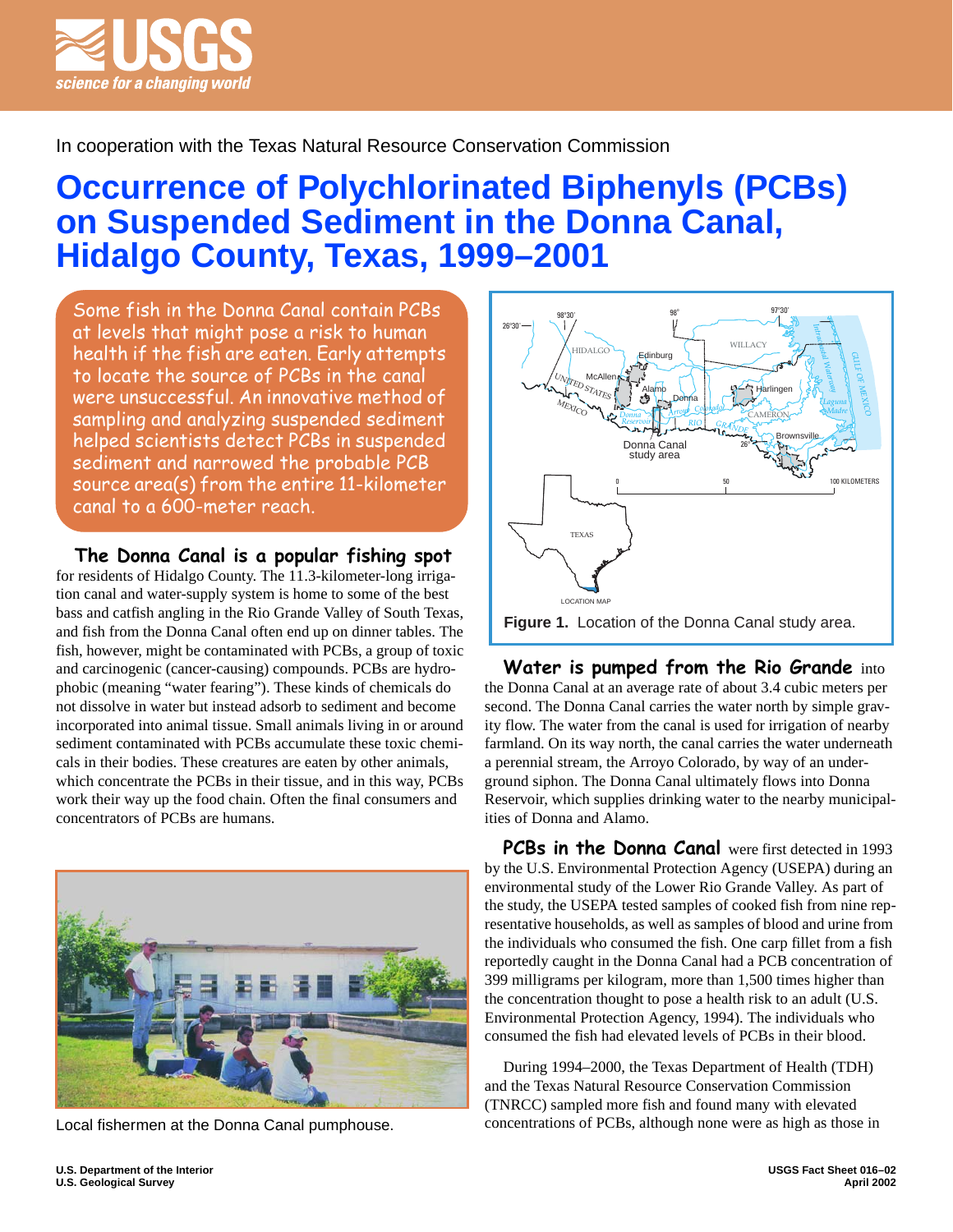the first fish analyzed in 1993 by the USEPA. The risk of cancer was calculated to be 1 in 174 for adults consuming two 8-ounce meals per week of fish caught from the Donna Canal (Buchanan, 1997). Possession of fish from the Donna Canal was banned while the TDH and the TNRCC tried to find the source of the PCBs.

During 1994–97, more than 75 samples of water and bed sediment from the canal, the reservoir, surrounding reservoirs, the Rio Grande, public water supplies, and a ground-water monitoring well were analyzed. The only PCB detection was in a sample from a drainage ditch 0.3 kilometer from the canal (Webster and others, 1998).

In 1997, the TNRCC asked the U.S. Geological Survey (USGS) for assistance in detecting the source of the PCBs. This report summarizes the results of the USGS investigation.

## **Sampling of Suspended Sediment**

Water in the Donna Canal is pumped directly from the Rio Grande and flows north about 11 kilometers to Donna Reservoir. The pumping rate is set at the beginning of each day. On the days samples were collected, the pumping rate ranged from 1,420 to 4,530 liters per second, and the flow rate ranged from about 0.07 to 0.14 meter per second. The water in the canal looks cloudy or murky because the constant flow of water keeps sediment in suspension in the water. Some of the suspended sediment is pumped into the canal from the Rio Grande, and some of the sediment comes from erosion of the sides of the canal.

To try to find the source of the PCBs, the USGS used a different type of sampling approach—collection and analysis of the suspended sediment. Because PCBs do not



Canal collected on a filter.



Collecting a suspended sediment sample from the Donna Canal.

dissolve readily in water but instead stick to sediment, they usually are not detected in water samples, even in contaminated environments. By removing the suspended sediment from the water and analyzing it directly, the PCBs are more likely to be detected. In other words, the USGS approach was to look for the PCBs where they were expected to be.

Suspended sediment was collected for analysis by filtering. At each sampling site, tubing was suspended in the canal about 2.5 meters from the bank at a depth of about 1 meter, and water was pumped from the canal with a peristaltic pump; at bridges and at the mouth of a siphon in the canal, the tubing was suspended in the center of the canal. For all but the final round

## **• What are PCBs?**

PCBs are synthetic compounds that were used in the United States in the 1950s to 1970s for many industrial purposes. They were used mostly as coolants and lubricants in transformers, capacitors, and other electrical equipment. PCBs also were used as plasticizers in paints, plastics, and rubber products; in pigments, dyes, and carbonless copy paper; and in many other products (U.S. Environmental Protection Agency, 2001). Because of the threat they pose to human health, the U.S. Government banned PCB production and use in 1976. PCBs break down to other, lessharmful compounds extremely slowly, and PCBs that were released to the environment decades ago are still a threat to human health today. The fate of many PCBs used before the ban is largely unknown. PCBs have been found in a variety of residential and industrial locations and dumpsites throughout the United States and Canada. Some PCBs were illegally dumped or buried after their use was banned. The exact location of the PCB source contaminating the Donna Canal is unknown, but the effect of these chemicals on the local environment is seen in contaminated fish in the Donna Canal.

## **• How does eating PCB-contaminated fish affect humans?**

PCBs concentrate in the skin and fatty tissue of human consumers and most animals and can affect the skin, liver, stomach, and thyroid gland. It also can affect the nervous system causing severe degenerative conditions. Other effects of PCBs in animals include changes in the immune system, behavioral alterations, and impaired reproduction. PCBs are not known to cause birth defects. Rats that ate food containing high levels of PCBs for 2 years developed liver cancer. The EPA and the International Agency for Research on Cancer have determined that PCBs are probably carcinogenic to humans. Studies have shown that babies born to women who ate PCB-contaminated fish have shown abnormal responses in tests of infant behavior Suspended sediment from Donna (Agency for Toxic Substances and Disease Registry, 2001).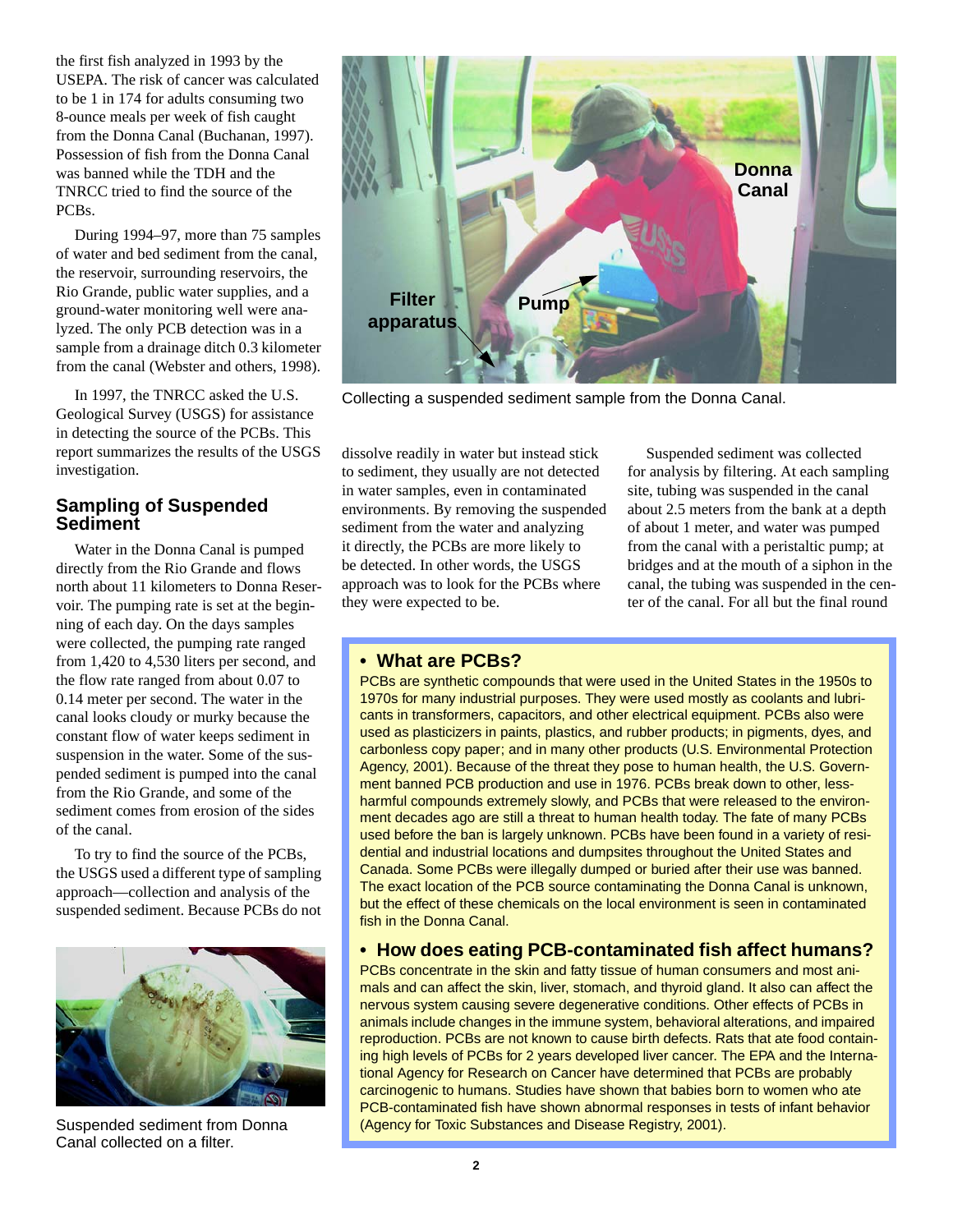



of sampling, water was pumped through a 298 millimeter-diameter glass fiber filter with a nominal pore size of 0.5 micrometer. For the final round of sampling, water was pumped through similarly sized PTFE (Teflon) filters. Water was pumped through the filter until the filter clogged; three filters were used at each site, and a total of 25 to 140 liters of water was filtered. The filters were put inside a baked glass jar and chilled until sent to the laboratory for analysis. Unfiltered water samples also were submitted for analysis of total suspended sediment concentration. PCBs were analyzed by gas chromatography/mass spectrometry (GC/MS) following the method of Foreman and others (1995).

# **Sampling Results and Conclusion**

Five separate sampling trips to the Donna Canal were made to collect suspended sediment. The overall strategy was to narrow the search for the PCB source area(s) from the entire 11-kilometer length to a much shorter distance by collecting samples at more closely spaced intervals. The sampling sites and spacing were chosen on the basis of the results from the previous event (fig. 2).

## **Round 1: February 1999**

 No PCBs were detected during the first round of sampling when samples were collected from sites near the pumphouse, at the siphon inlet, at the siphon outlet, and in the Arroyo Colorado (results shown in white, fig. 2). These results suggested that the source of the PCBs must be downstream (north) of the siphon outlet.

#### **Round 2: July 1999**

 The results of the second sampling round (shown in yellow, fig. 2) confirmed that the source was in or downstream of the siphon outlet, and that it was probably upstream (south) of the 90-degree bend. On the basis of these detections, samples were collected at more closely spaced intervals in the reach downstream of the siphon to try to pinpoint the PCB source.

#### **Round 3: January 2000**

 The results of the third sampling round (shown in pink, fig. 2) indicated a possible PCB source in the 200-meter reach downstream of the siphon outlet and a possible second source at least 150 meters upstream of the 90-degree bend.

#### **Round 4: July 2000**

 On the basis of previous results, the fourth sampling round samples were collected at about 50-meter intervals on both banks of the canal downstream of the siphon outlet. The results (shown in blue, fig. 2) indicated a potential PCB source on the right bank of the canal, just downstream of the siphon outlet.

#### **Round 5: April 2001**

In an attempt to pinpoint the location of an addibend, the fifth sampling-round samples were collected

**80, <195**

**56**

**Flow**

**50, 53**

**25**

0 50 100 METERS

**72**

**Flow**